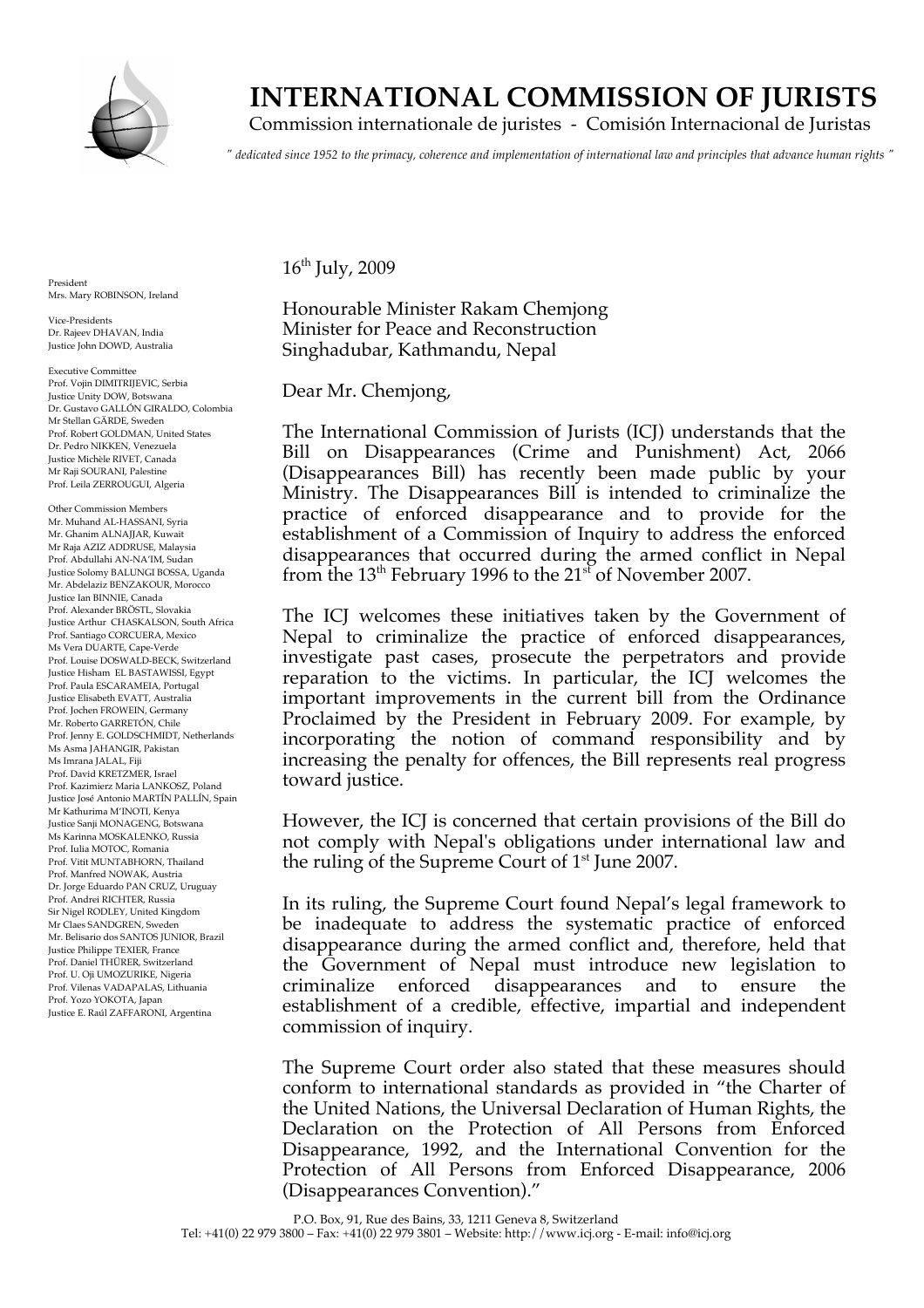In recommending amendments to the new Bill in order to conform to these international standards, the ICJ refers particularly to the provisions of the Disappearances Convention. As the Supreme Court noted in its landmark ruling, "[a]lthough the Disappearances Convention has not yet come into force and Nepal has not yet ratified it… there should be no barriers to use the provisions of the Convention as guiding principles."

The systematic practice of enforced disappearances is a dark chapter in Nepal's recent history. A just resolution founded on the rule of law and respect for human rights is essential to building a peaceful, democratic nation. The ICJ therefore urges the government of Nepal to adopt the following recommended amendments to the new Bill on Disappearances

# **1. Definition of Enforced Disappearances**

The definition of a 'Disappearance' in Section 2 (a) (1) of the Bill does not comply with the broad definition of enforced disappearances in Article 2 of the Disappearances Convention, which includes three elements:

- (1) Deprivation of liberty in whatever form;
- (2) Refusal to acknowledge the deprivation of liberty, or the fate or whereabouts of the disappeared person, and

(3) Placing the disappeared person outside the protection of the law and all recognized rights.

The Bill , for example, only covers an enforced disappearance carried out by a person 'having the authorization under the law' to arrest or investigate or implement laws, whereas the Disappearances Convention includes not only *all* agents of the State but also all "persons or groups of persons acting with the authorization, support or acquiescence of the State." Furthermore, the Bill does not specifically mention the refusal to acknowledge the deprivation of liberty as an element of the crime.

*The ICJ recommends that the definition of an enforced disappearance fully reflect the elements contained in Article 2 of the Disappearances Convention.* 

## **2. Crimes against Humanity**

The Bill fails to mention that the widespread or systematic practice of enforced disappearances constitutes a 'crime against humanity', explicitly recognized under international law and jurisprudence. Article 5 of the Disappearances Convention reaffirms this standard and provides that an act of enforced disappearance, when it constitutes a crime against humanity, shall attract the attendant consequences provided for in international law. The *Declaration on the Protection of all Persons from Enforced Disappearance*, adopted by consensus by General Assembly resolution 47/133 of 18 December 1992, provides that "the systematic practice of such acts [enforced disappearance] is of the nature of a crime against humanity".

The omission of a provision in the Bill covering crimes against humanity is particularly troubling given the magnitude of the problem of enforced disappearances in Nepal during the armed conflict.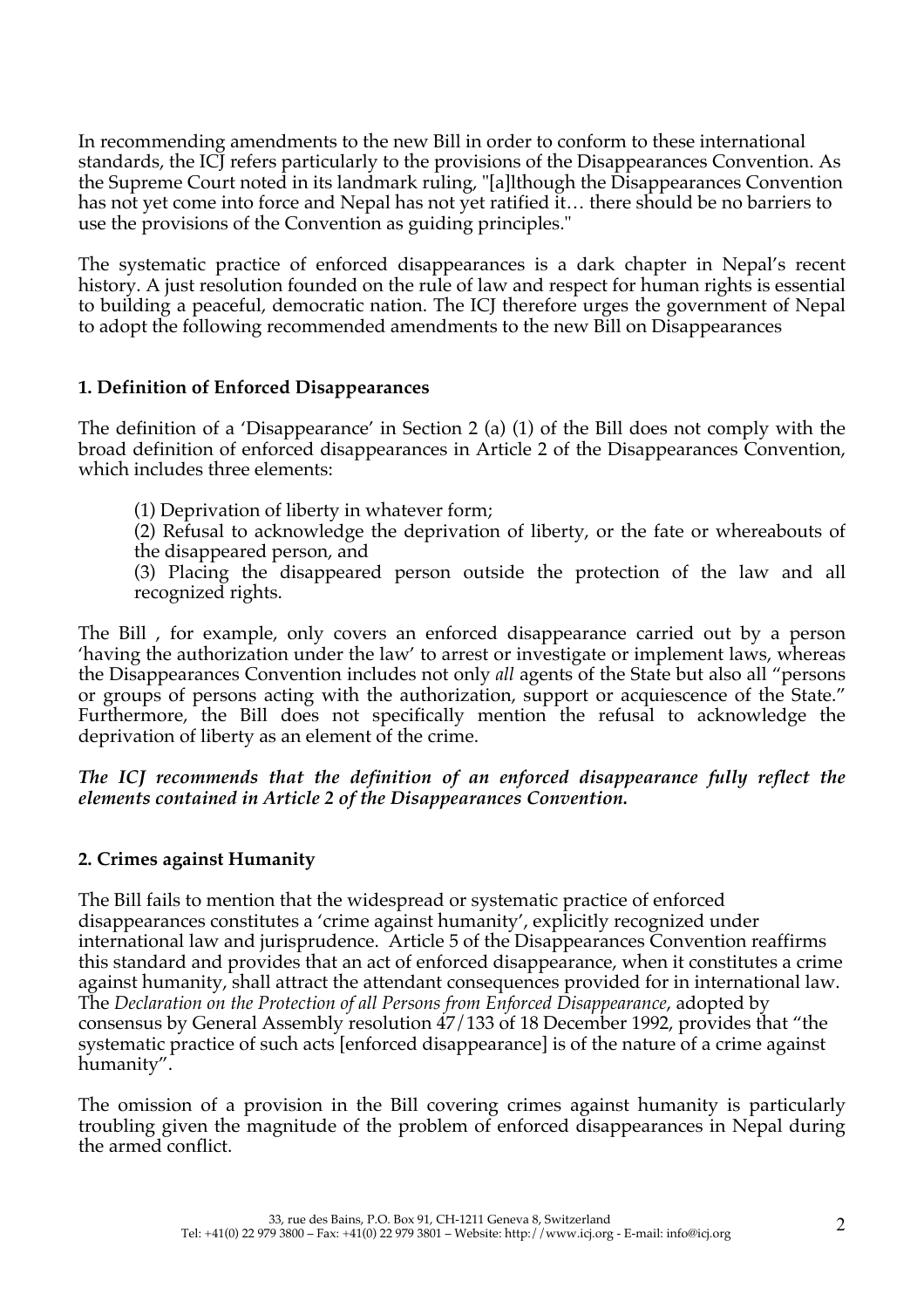*The ICJ recommends that the Bill should include a provision on crimes against humanity in accordance with international law.* 

# **3. Obeying Superior Orders**

Section 4(2) of the Bill provides that the person under whose order a person has been arrested, kept in detention or taken under control and disappeared, shall be considered to be the 'principal offender'. There is a concern that this provision could be invoked to effectively shield subordinates from responsibility on grounds of obeying superior orders. Express provision should made in the Bill that persons engaging in such conduct are not entitled to use a defence of obeying orders of a "principal offender" in order to avoid criminal responsibility.

*The ICJ recommends that Section 4(2) be amended to ensure that subordinates cannot invoke the defence of obeying superior orders.*

# **4. Continuing Violation and Limitation Period**

An inherent characteristic of enforced disappearances is that the crime [or "criminal offence"] continues as long as the fate and whereabouts of the victims have not been established and the case remains unresolved. The continuing nature of the crime [or "criminal offence"] is explicitly mentioned under Article 8 of the Disappearances Convention and article 17 (1) of the *Declaration on the Protection of all Persons from Enforced Disappearance*. As the Supreme Court held in its ruling; "it is also necessary to have provisions on continuous inquiry until the status of an allegedly disappeared person is determined." Even in cases where the fate of the disappeared person is known, Article 8(a) of the Convention provides that any limitation must be **"**of long duration and proportionate to the extreme seriousness of this offence." [See also article 17 (3) of the *Declaration on the Protection of all Persons from Enforced Disappearance]*

Section 26(2) of the Bill increases the limitation period from 6 months to one year (the Ordinance had a six-month limitation period) but the one-year limitation is still problematic since it fails to recognize the continuing nature of the violation and provides a one-year period of limitation from the date when a disappearance became known or made public. This period is far too short given the climate of fear under which enforced disappearances were committed and the consequent reluctance of people to report these grave violations to law enforcement authorities.

#### *The ICJ recommends that the Bill recognize the continuing nature of enforced disappearances and that Section 26(2) be amended to increase the limitation period in proportion to the seriousness of the crime.*

## **5. Penalties**

An essential ingredient of any system of justice founded on the rule of law is that penalties be proportionate to the offence. Enforced disappearances, especially when practiced as part of a systematic policy, are heinous crimes. Accordingly, Article 7(1) of the Disappearances Convention provides for penalties that take account of the "extreme seriousness" of the offence. [See also article 4 (1) of the *Declaration on the Protection of all Persons from Enforced Disappearance*] Section 6 of the Bill provides that a person who commits the crime of enforced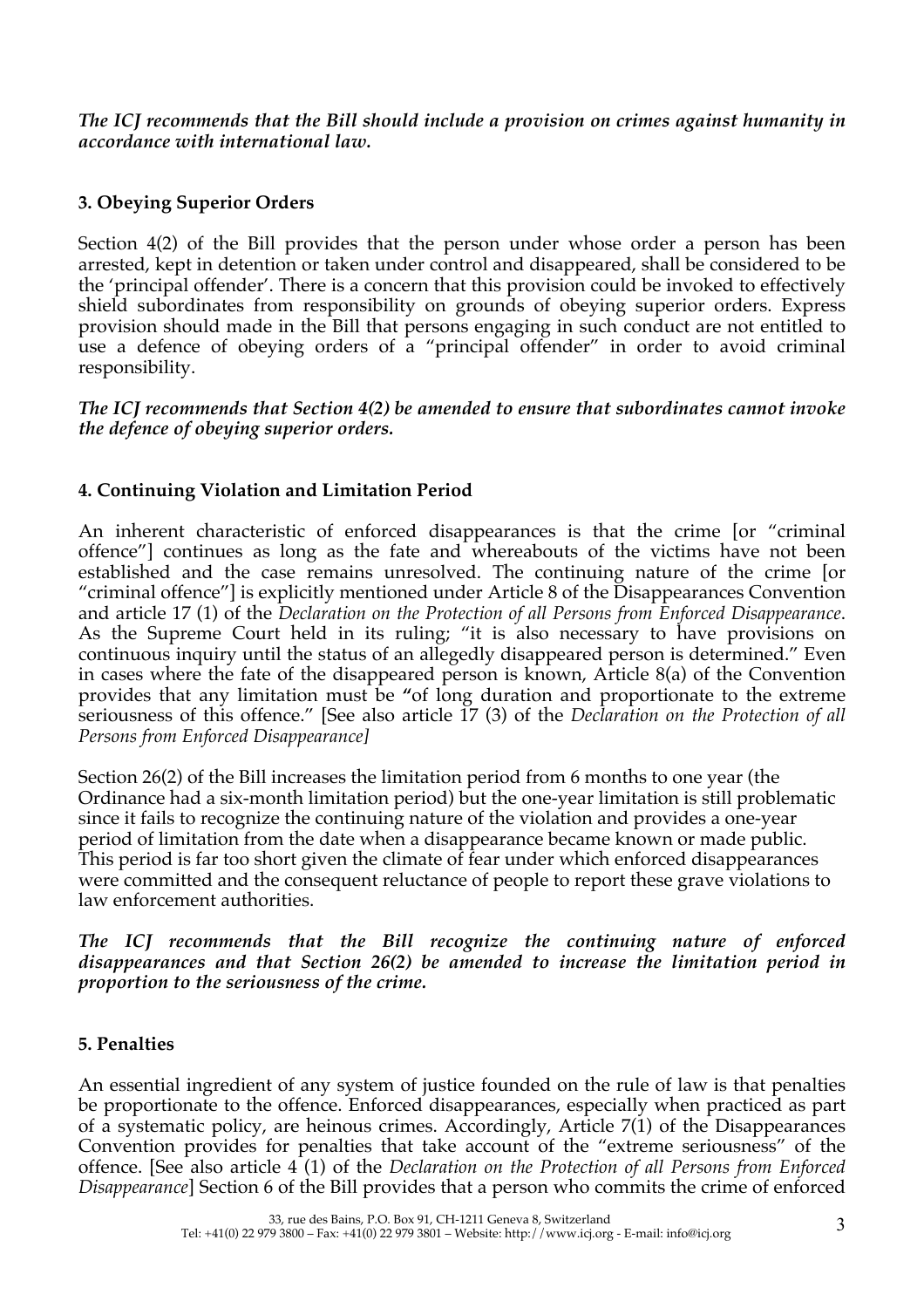disappearance will be imprisoned for up to ten years and fined up to 300,000 rupees. This is a welcome step; however, this maximum penalty is still not proportionate to the gravity of the violation.

*The ICJ recommends that the possibility for higher maximum penalty be provided, in line with penalties for offences of similar gravity, such as homicide.*

# **6. Definition of a Victim**

Section 2(b) of the Bill defines the victim to include family members of the disappeared person. This is a welcome expansion of the definition but should not be considered an exclusive list. International law recognizes that victims include not only close relatives of the crime victim, but any person damaged as a direct consequence of the crime of enforced disappearance. According to Article 24(1) of the Convention a victim includes "any individual who has suffered harm as a direct result of an enforced disappearance'"

*The ICJ recommends that Section 2(b) be amended to conform to Article 24(1) of the Disappearances Convention.* 

## **7. Appointment of Commissioners**

To ensure competence, effectiveness, independence and impartiality, the Commission should consist of persons with a proven expertise and experience in the field of human rights. The Commissioners should be of high moral character with a demonstrated commitment to human rights. To be accepted as credible by the people of Nepal, members of the Commission should be selected through a transparent and participatory process with public consultation. The panel that selects the Commissioners should include representatives from the Government, other parties represented in the Constituent Assembly, civil society organizations, human rights defenders, victim groups, the National Human Rights Commission and members from marginalized and vulnerable groups.

The Bill provides no guidance on the procedure or criteria for selecting Commissioners and no mechanism for ensuring public participation. Under Section 10(3), the panel empowered to recommend the appointment of Commissioners is limited to two civil society members appointed by the Government of Nepal and the Chairperson of the Human Rights Committee of the Legislative Parliament. This is not a credible process for selecting members of this important public institution responsible for addressing a systematic violation of human rights that affected many groups and individuals throughout Nepal.

*The ICJ recommends that Section 10 be amended to establish eligibility criteria to ensure that the Commissioners are competent, independent and impartial, and to provide for a broad consultative selection process involving different stakeholder groups such as the government, the opposition, the National Human Rights Commission, human rights organizations and victim groups.* 

## **8. Implementing the Commission's Recommendations**

Justice for the victims and their families and the people of Nepal can only be ensured if the recommendations of the Disappearances Commission are effectively monitored and implemented. It is therefore important that the Bill establish an independent, credible and